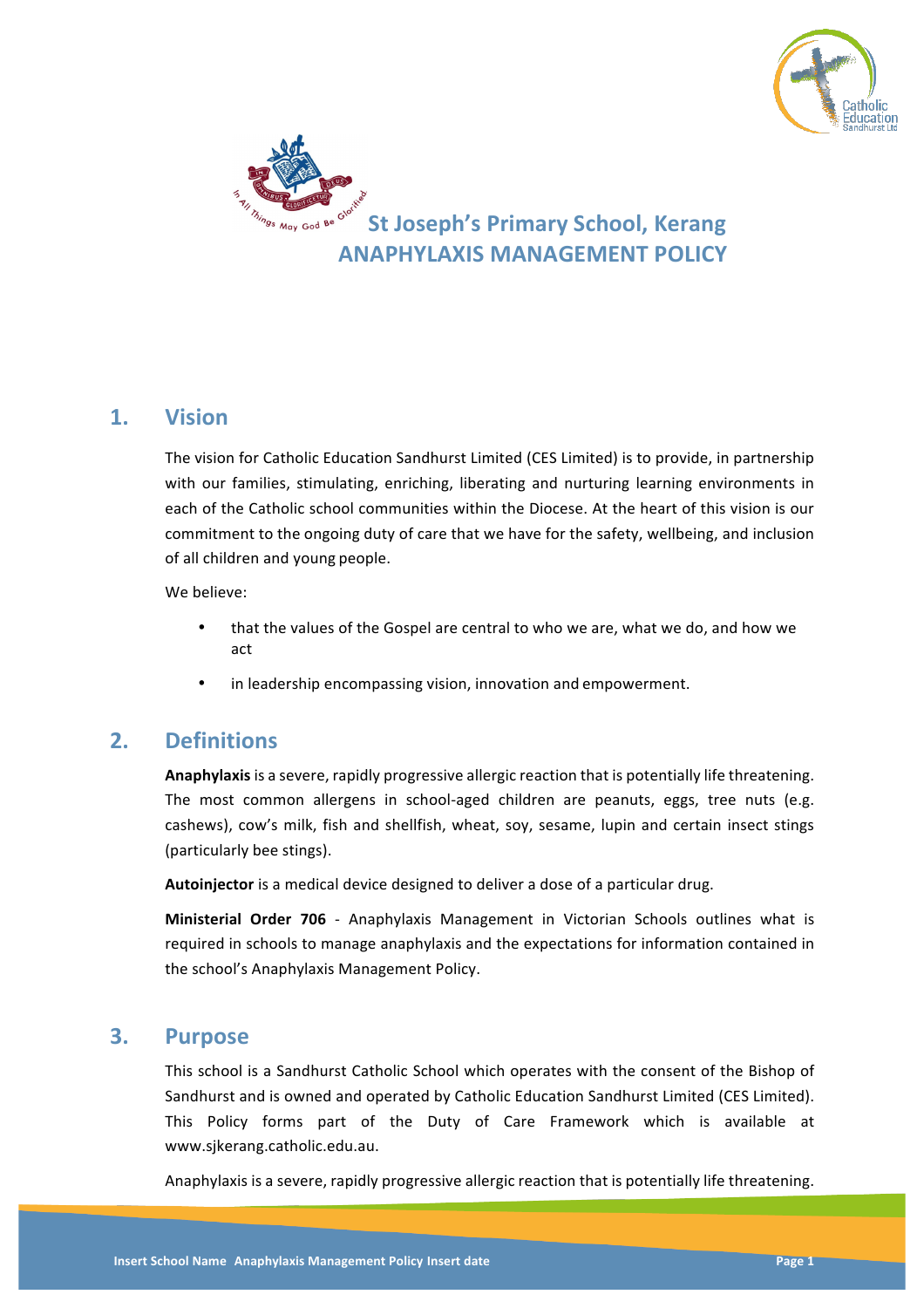The most common allergens in school aged children are peanuts, eggs, tree nuts (e.g. cashews), cow's milk, fish and shellfish, wheat, soy, sesame, lupin and certain insect stings (particularly bee stings).

The key to prevention of anaphylaxis in schools is knowledge of the student who has been diagnosed as at risk, awareness of allergens, and prevention of exposure to those allergens. Partnerships between schools and parents/guardians are important in helping the student avoid exposure. This policy outlines to the school community the processes and procedures in place to support students diagnosed as being at risk of anaphylaxis.

The school will comply with Ministerial Order 706 and the Guidelines in Anaphylaxis Management in Schools, and with amendments made to these from time to time. The policy will be reviewed annually.

# **4. Principles**

The following principles underpin the school's management and treatment of anaphylaxis:

- students at risk of anaphylaxis should have a safe and supportive environment in which they can participate equally in all aspects of their schooling
- the school community should have an awareness of anaphylaxis and this policy
- parents, guardians and/or carers of students at risk of anaphylaxis should be actively engaged in assessing risks, developing risk minimisation strategies and management strategies for the school's students
- all staff should have awareness and knowledge about allergies, anaphylaxis and the policy and procedures in responding to an anaphylactic reaction.

## **5. Scope**

This policy applies to:

- all school staff, including casual relief staff and volunteers
- all students who have been diagnosed as at risk of anaphylaxis or who may require emergency treatment for an anaphylactic reaction
- the students' parents, guardians and/or carers

## **6. Policy Statement**

### **6.1 Individual Anaphylaxis Management Plans**

The Principal is responsible for ensuring all students who have been diagnosed by a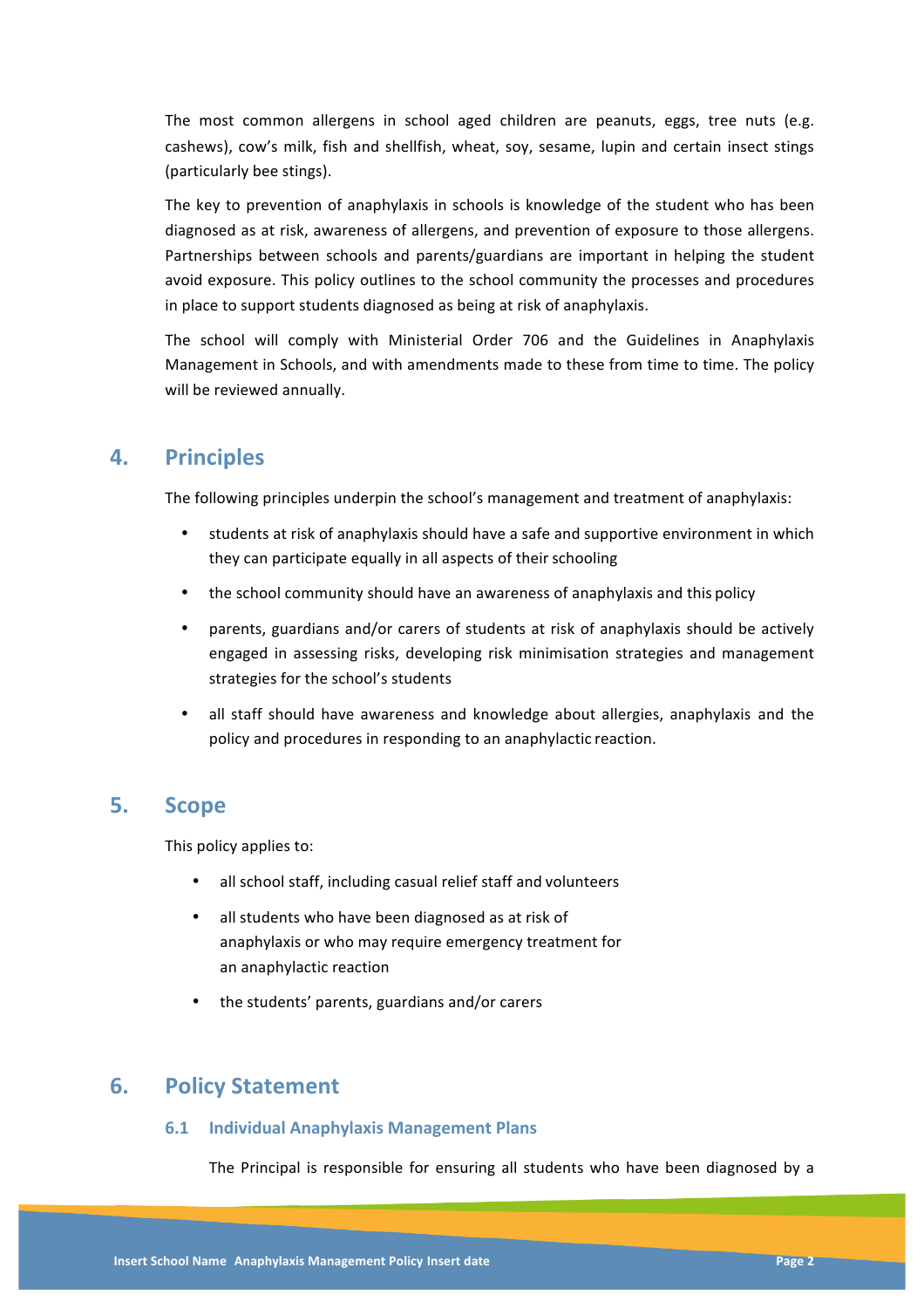medical practitioner as being at risk of anaphylaxis have an Individual Anaphylaxis Management Plan (Plan) developed in consultation with the student's parents/guardians. These plans will be updated:

- annually
- when the student's medical condition changes
- as soon as possible after a student has an anaphylactic reaction at school
- when a student is to participate in an off-site excursion or special event organised or attended by the school.

The Plan will be in place as soon as practicable after the student is enrolled and where possible before their first day of school. An Interim Management Plan will be put into place for a student who is diagnosed with anaphylaxis after enrolment at the school until the Plan is developed. The Principal will develop the Interim Plan in consultation with parents. Training and a briefing will occur as soon as possible after the Interim Plan is developed.

The Plan will record:

- student allergies
- locally relevant risk minimisation and prevention strategies
- names of people responsible for implementing risk minimisation and prevention strategies
- storage of medication
- student emergency contact details
- student Australian Society of Clinical Immunology and Allergy (ASCIA) action plans.

The school will update a student's Plan if there is an identified and significant increase in the student's potential risk of exposure to allergens at school.

See Appendix 2: Example of an Individual Anaphylaxis Management Plan

### **6.2 Risk Minimisation and Prevention Strategies**

The Anaphylaxis Management Policy must include prevention strategies to be used by the school to minimise the risk of a student suffering an anaphylactic reaction.

The Principal will determine who is responsible for the implementation of risk minimization and prevention strategies. The selected risk minimisation strategies must be specified in the school Anaphylaxis Management Policy.

The school will ensure that risk minimisation prevention strategies will be in place for all on-site and off-site school settings and activities including:

• during classroom activities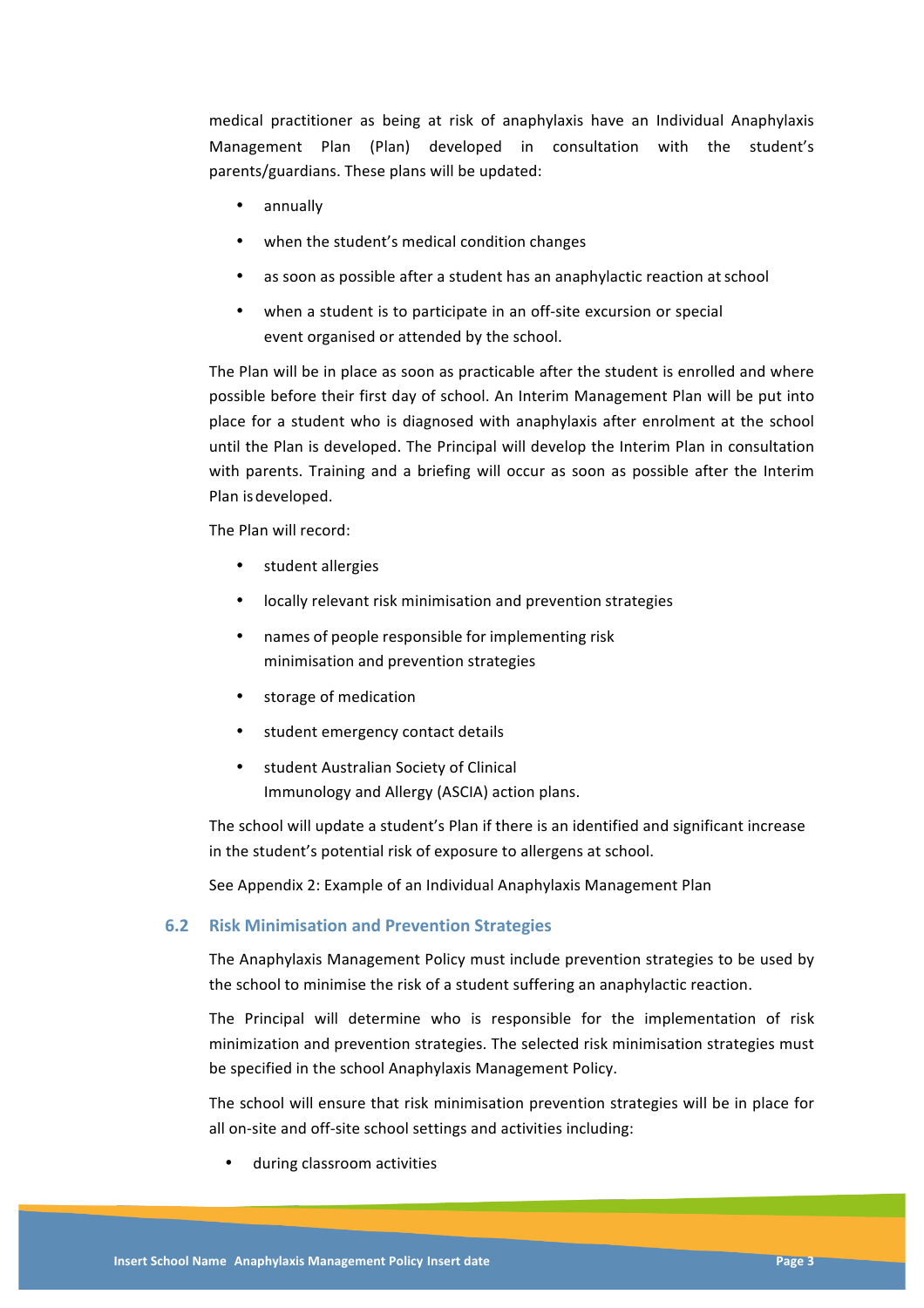- between classes and other breaks
- during recess and lunchtimes
- before and after school
- at special events including incursions, excursions, camps and school organised activities.

A Risk Assessment Checklist is available on CEVN and in Appendix 3.

The Principal or their delegate, Bree Collier (Admin Officer) will complete an annual risk management checklist. See Appendix 4.

Parents, guardians and/or carers must assist the school in managing the risk of anaphylaxis by:

- communicating with the school about their child's allergies and risk of anaphylaxis at the earliest opportunity in writing and preferably at time of enrolment
- continue to communicate with staff about their child's medical condition and risk factors
- obtain and provide the school with an ASCIA Action Plan, with current photo, for Anaphylaxis completed by a Medical practitioner
- immediately inform the school in writing if there is a change in their child's medical condition related to allergy, providing up-to-date information including a new action plan
- ensure their child has a current, in-date adrenaline autoinjector at school at all times
- participate in annual reviews of their child's individual Anaphylaxis Management Plan.

### **6.3 Register of Students with Anaphylaxis**

An up to date register of students with Anaphylaxis will be maintained by indicate the position of the nominated staff member. This information will be shared with all staff and accessible to all in an emergency.

#### Location of Plans, Storage and Accessibility of Adrenaline Auto Injectors (EpiPen)

The location of individual Anaphylaxis Management Plans and ASCIA plans during onsite normal school activities and during off-site activities will be known to staff so they are accessible in an emergency.

It is the responsibility of the Principal to purchase adrenaline autoinjectors for the school for general use:

as a back up to autoinjectors that are provided for individual students by parents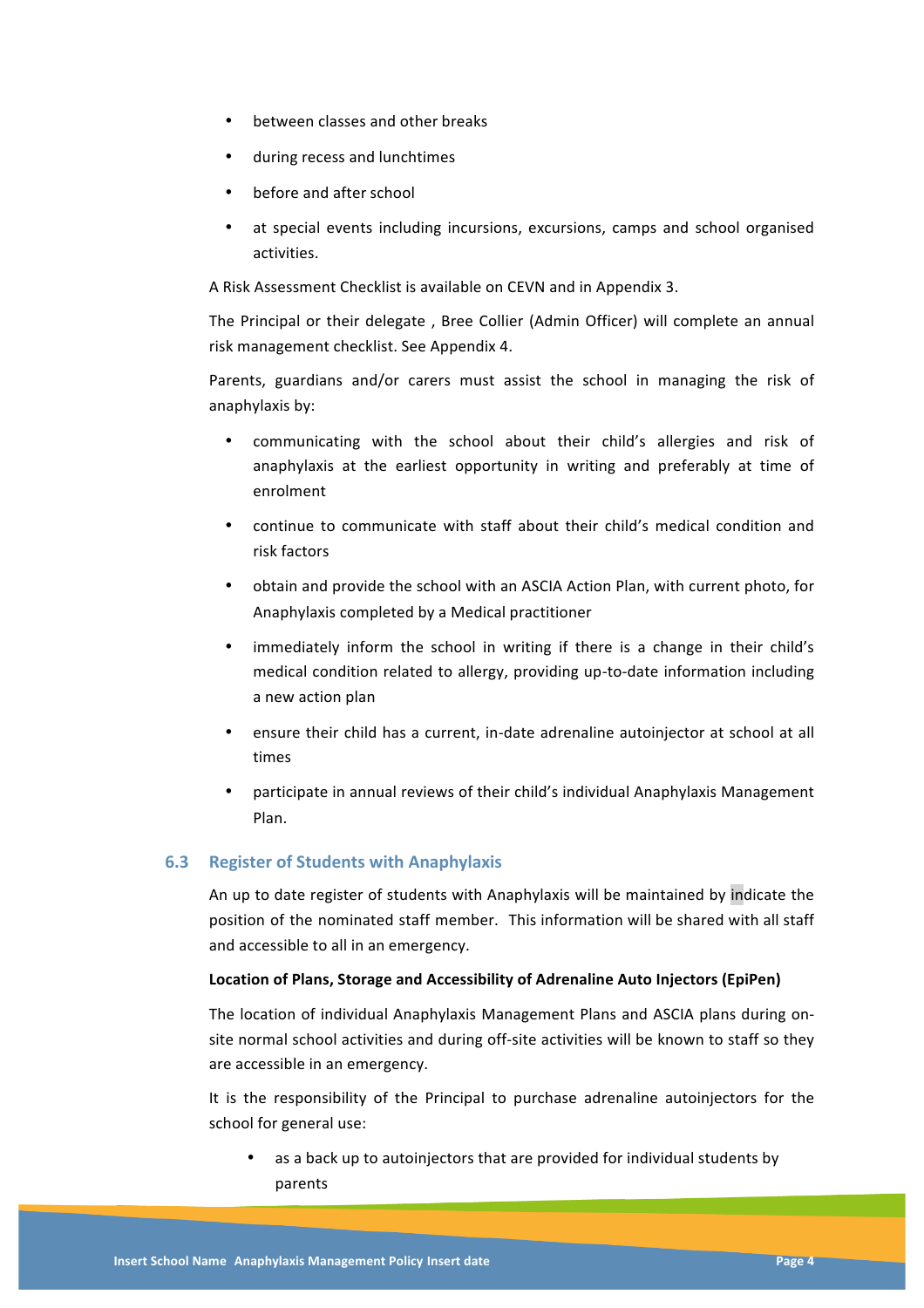• in case there is a need for an adrenaline autoinjector for another patient who has not previously been diagnosed at risk of anaphylaxis.

The school will hold a minimum of two current adrenaline autoinjectors at all times. The Principal determines the number of additional adrenaline autoinjectors required. In doing so, the Principal will take into account the following relevant considerations:

- the number of students enrolled at the school who have been diagnosed as being at risk of anaphylaxis; including those with an ASCIA Action Plan for allergic reactions (they are potentially at risk of anaphylaxis)
- the accessibility of adrenaline autoinjectors (and the type) that have been provided by parents of students who have been diagnosed as being at risk of anaphylaxis
- the availability and sufficient supply of adrenaline autoinjectors for general use in specified locations at the school including in the school yard, and at excursions, camps and special events conducted, organised or attended by the school
- that adrenaline autoinjectors for general use have a limited life, and will usually expire within 12-18 months, and will need to be replaced at the school's expense either at the time of use or expiry, whichever is first. Indicate the position of person undertaking these tasks, in the school level procedures.

The Principal determines the type of adrenaline autoinjector to purchase for general use. In doing so, it is important to note the following:

- adrenaline autoinjectors available in Australia are EpiPen® and EpiPen Jnr®
- adrenaline autoinjectors are designed so that anyone can use them in an emergency.

### **6.4 When to Use an Adrenaline Autoinjector for General Use**

Adrenaline autoinjectors for general use will be used:

- when a student's prescribed adrenaline autoinjector does not work, is misplaced, out of date or has already been used; or
- when instructed by a medical officer after calling 000
- for a first time reaction, treat with adrenaline before calling 000.

*Royal Children's Hospital's help desk advise that you do not require* permission or advice to treat with adrenaline, this only delays the administration of adrenaline – *if* in doubt, give adrenaline autoinjector as *per ASCIA Action Plans.*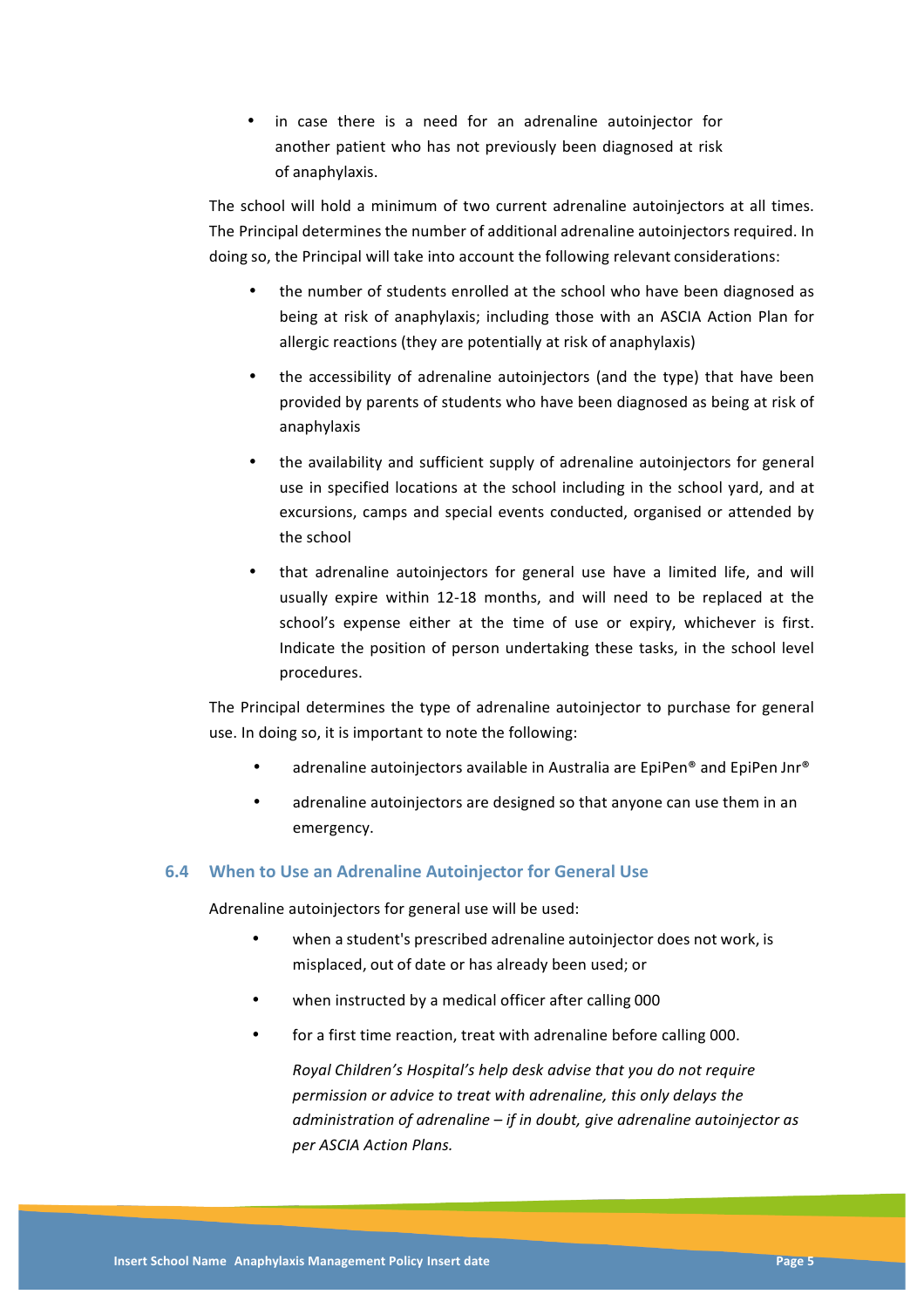### **6.5 Emergency Response to Anaphylactic Reaction**

- in an emergency anaphylaxis situation, the student's ASCIA Action Plan, the emergency response procedures in this policy and general first aid procedures of the school must be followed
- the Principal will ensure that when a student at risk of an anaphylactic reaction is under the care or supervision of the school outside normal class activities, such as in the school yard, on camps or excursions or at special events conducted, organised or attended by the school, there are sufficient staff present who have been trained in accordance with MO 706
- a complete and up-to-date list of students at risk of anaphylaxis is available to all staff
- details of the Individual Anaphylaxis Management Plans and ASCIA Plans and their location within the school, during excursions, camps and special events conducted, organised or attended by the school are known to staff
- copies of the emergency procedures are prominently displayed in the School Administration area, Classrooms, Staffroom and the School Canteen.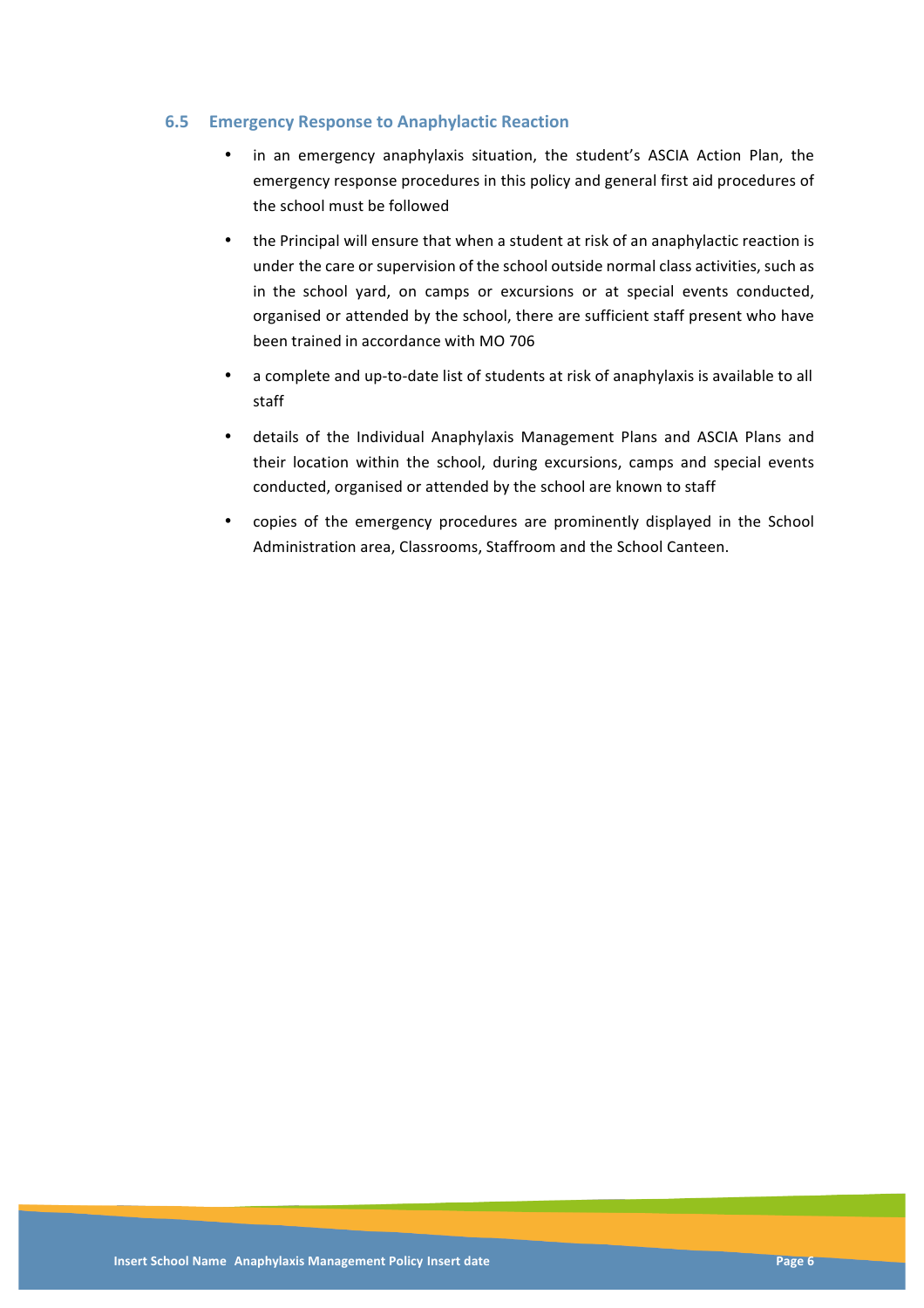| <b>Emergency Response to Anaphylactic Reaction</b> |                                                                                                                                                                               |
|----------------------------------------------------|-------------------------------------------------------------------------------------------------------------------------------------------------------------------------------|
| In all situations                                  | $1.$ If safe to do so, lay the person flat, do not allow patient to<br>stand or walk.                                                                                         |
|                                                    | 2. If breathing is difficult allow patient to sit                                                                                                                             |
|                                                    | • Be calm, reassuring                                                                                                                                                         |
|                                                    | • Do not leave them alone                                                                                                                                                     |
|                                                    | • Seek assistance from another staff member or reliable<br>student to locate the autoinjector or a general use<br>autoinjector, and the                                       |
|                                                    | • student's Individual Anaphylaxis Management Plan                                                                                                                            |
|                                                    | • If the student appears to be experiencing a first time<br>reaction, continue with steps $2 - 6$ .                                                                           |
|                                                    | 3. Administer prescribed adrenaline autoinjector or EpiPen-<br>note the time given and retain used EpiPen to give<br>ambulance paramedics                                     |
|                                                    | 4. Phone ambulance 000                                                                                                                                                        |
|                                                    | 5. If there is no improvement or severe symptoms progress,<br>further adrenaline doses may be given every five minutes<br>(if another autoinjector is available)              |
|                                                    | <b>6.</b> Phone family/emergency contact                                                                                                                                      |
|                                                    | If in doubt, give adrenaline autoinjector.                                                                                                                                    |
|                                                    | If the student has not been previously diagnosed with an allergy or<br>at risk of anaphylaxis but appears to be having a severe allergic<br>reaction, follow Steps 2-6 above. |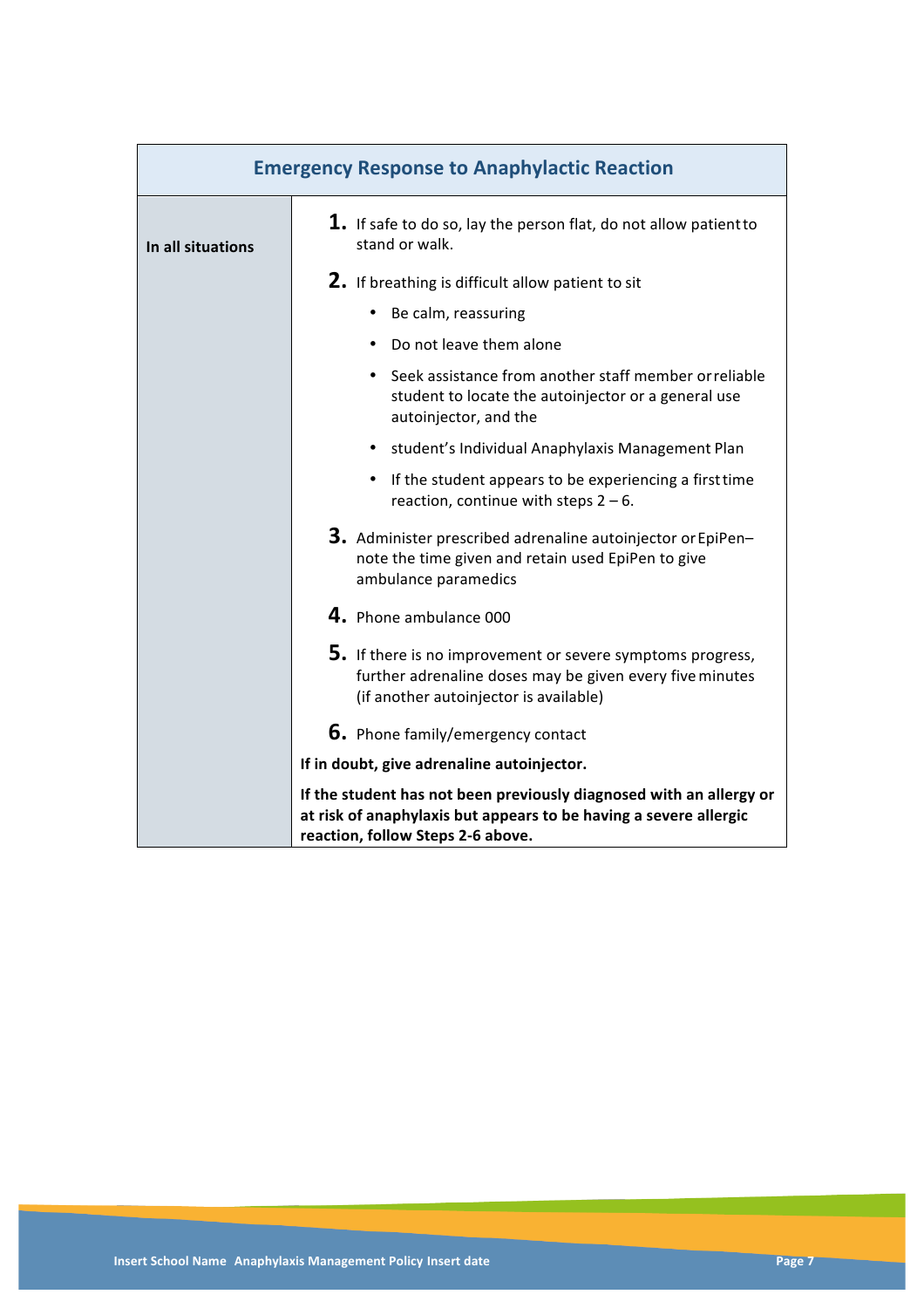#### **6.6 Staff Training**

In compliance with Ministerial Order 706, the following staff must have anaphylaxis management training:

- those who conduct classes attended by students at risk of anaphylaxis
- other staff that the Principal identifies based on a risk assessment of an anaphylactic reaction occurring while a student is under that staff member's care, authority or supervision.

The school as a minimum requirement, will ensure that relevant staff identified above undertake face to face anaphylaxis management training or the Australasian Society of Clinical Immunology and Allergy (ASCIA) e-training course and have their competency in using an autoinjector tested in person within 30 days of completing the course. Staff at the school are required to complete this training every two years.

All school staff must also participate in the school's twice per calendar year anaphylaxis briefing. The briefing must be conducted by the school's anaphylaxis supervisor or another person nominated by the Principal, who has completed an approved anaphylaxis management training program in the past two years. The first of these briefings must be conducted at the beginning of the school year.

### **6.7 Staff Briefing**

#### All school staff must participate in the school's anaphylaxis briefing.

The twice-yearly anaphylaxis management briefing, with one briefing held at the start of the year, will be conducted by staff who have completed an Anaphylaxis Management Course in the last two years. This briefing will include:

- the school's Anaphylaxis Management Policy
- causes, symptoms and treatment of anaphylaxis
- identities of students at risk of anaphylaxis, details of their medical condition and location of their medication
- how to use an adrenaline auto injector, including practising with a trainer auto injector
- the school's general first aid and emergency responses
- location of and access to adrenaline auto injectors that have been provided by parents or purchased by the school for general use.

It is recommended that all school staff are briefed on a regular basis about anaphylaxis and the school's Anaphylaxis Management Policy.

The school's Administration Officer will maintain a register of staff members compliance with the above training requirements to ensure all staff have completed the required training.